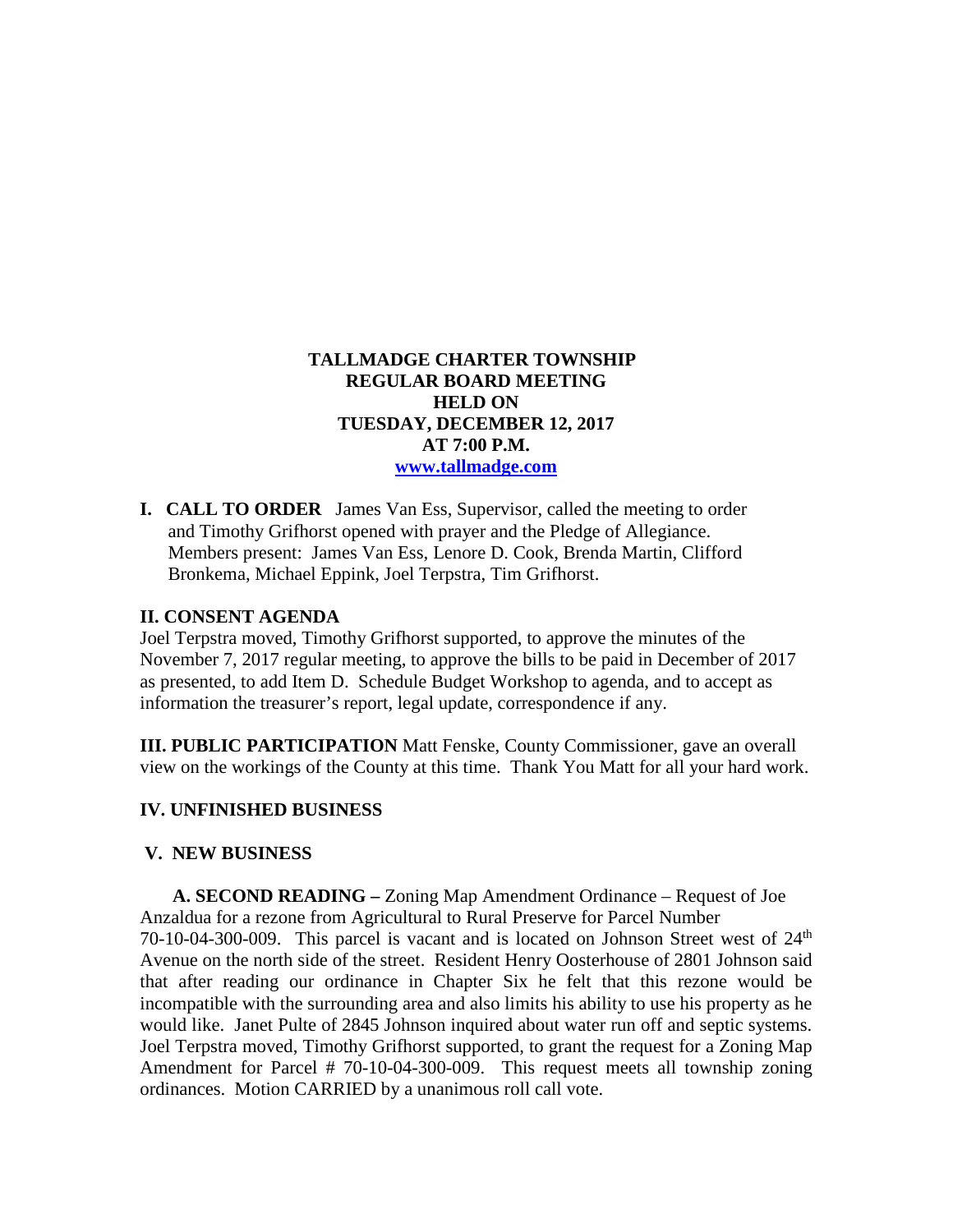**B. TOWNSHIP APPOINTMENTS –** Recommended by the Supervisor

 **1.) Planning Commission** Joel Terpstra moved, Clifford Bronkema supported, to appoint Curtis Rypma and Matthew Fenske to a three-year term. Motion CARRIED.

 **2.) Zoning Board of Appeal** Timothy Grifhorst moved, Clifford Bronkema supported, to appoint Marv Bennink and Charlie Gilson to a three-year term. Motion CARRIED.

 **3.) Fire Board** Clifford Bronkema moved, Brenda Martin supported, to appoint Timothy Grifhorst and Lenore D. Cook to a one-year term. Motion CARRIED

 **4.) Dangerous Building Inspector** Lenore D. Cook moved, Joel Terpstra supported, to appoint Matthew Boelema to a one year- term. Motion CARRIED

 **5.) Building Department** Michael Eppink moved, Clifford Bronkema supported to appoint PCI of Michigan as our official Building Department for the calendar year 2018. Motion CARRIED.

 **6.) Construction Board of Appeals** Timothy Grifhorst moved, Clifford Bronkema supported, to appoint Todd Forner, Richard Rybinski, Duke Schut and Phil Forner for calendar year 2018. Motion CARRIED.

 **7.) Township Attorney** Michael Eppink moved, Brenda Martin supported, to appoint Ron Bultje with Dickinson Wright as our Township Attorney. Motion CARRIED.

 **8.) Township Engineer** Brenda Martin moved, Clifford Bronkema supported, to appoint Al Pennington with Moore and Bruggink for the calendar year 2018. Motion CARRIED.

 **C. AUTOMATED EXTERNAL DEFIBRILLATOR (AED)** Brenda Martin moved, Clifford Bronkema supported, to purchase an AED for the Township. The AED will be kept in the kitchen so as to be available for the hall renters also. Motion CARRIED.

 **D. BUDGET WORKSHOP MEETING –** Budget Workshop meeting for the Township 2018/2019 Fiscal Year will be held on Tuesday, February 20, 2018 at 5:00 p.m. at the Township Hall.